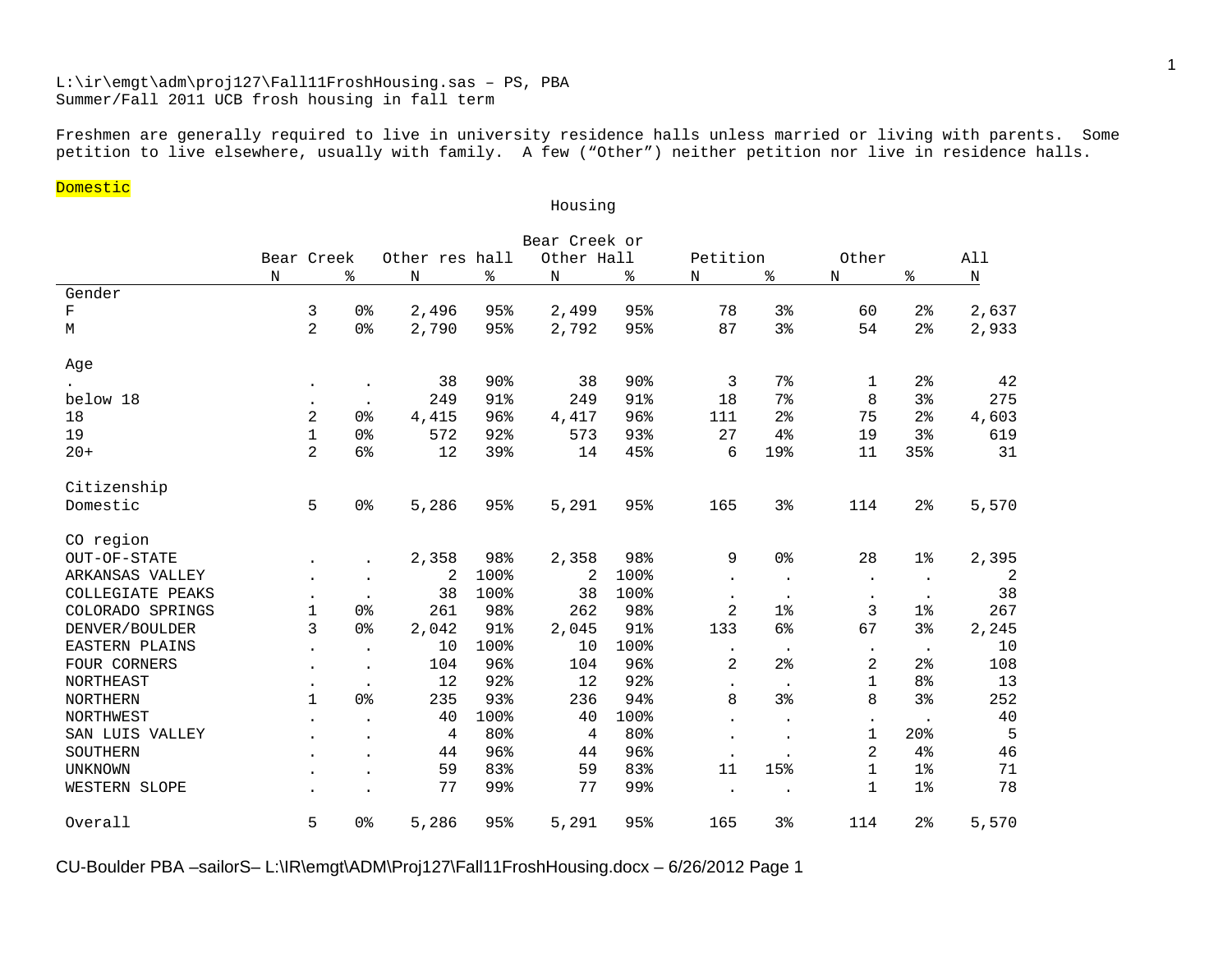### L:\ir\emgt\adm\proj127\Fall11FroshHousing.sas – PS, PBA Summer/Fall 2011 UCB frosh housing in fall term

### International

|                 | Housing       |                       |                |             |      |            |      |              |                |           |                |     |  |
|-----------------|---------------|-----------------------|----------------|-------------|------|------------|------|--------------|----------------|-----------|----------------|-----|--|
|                 | Bear Creek or |                       |                |             |      |            |      |              |                |           |                |     |  |
|                 | Bear Creek    |                       | Other res hall |             |      | Other Hall |      | Petition     |                | Other     |                | All |  |
|                 | N             | ఄ                     | N              |             | နွ   | N          | ి    | N            | နွ             | Ν         | ి              | N   |  |
| Gender          |               |                       |                |             |      |            |      |              |                |           |                |     |  |
| F               |               | $\bullet$             | $\bullet$      | 30          | 91%  | 30         | 91%  | 1            | 3%             | 2         | 6 <sup>°</sup> | 33  |  |
| М               |               | $\mathbf 1$<br>$1\%$  |                | 74          | 76%  | 75         | 77%  | 11           | 11%            | 11        | 11%            | 97  |  |
| Age             |               |                       |                |             |      |            |      |              |                |           |                |     |  |
|                 |               | $\mathbf{1}$<br>100%  |                | $\bullet$   |      | 1          | 100% | $\bullet$    | $\bullet$      | $\bullet$ |                |     |  |
| below 18        |               | $\ddot{\phantom{0}}$  |                | 7           | 88%  | 7          | 88%  | $\mathbf{1}$ | 13%            | $\bullet$ | $\bullet$      | 8   |  |
| 18              |               | $\ddot{\phantom{0}}$  | $\bullet$      | 60          | 87%  | 60         | 87%  | 3            | 4%             | 6         | 9 <sub>8</sub> | 69  |  |
| 19              |               | $\bullet$             |                | 31          | 70%  | 31         | 70%  | 6            | 14%            | 7         | 16%            | 44  |  |
| $20+$           |               | $\bullet$             |                | 6           | 75%  | 6          | 75%  | 2            | 25%            |           | $\bullet$      | 8   |  |
| Citizenship     |               |                       |                |             |      |            |      |              |                |           |                |     |  |
| International   |               | $1\%$<br>$\mathbf{1}$ |                | 104         | 80%  | 105        | 81%  | 12           | 9%             | 13        | 10%            | 130 |  |
| CO region       |               |                       |                |             |      |            |      |              |                |           |                |     |  |
| OUT-OF-STATE    |               | $1\%$<br>$\mathbf{1}$ |                | 97          | 80%  | 98         | 80%  | 11           | 9 <sub>8</sub> | 13        | 11%            | 122 |  |
| DENVER/BOULDER  |               | $\ddot{\phantom{0}}$  | $\bullet$      | 6           | 86%  | 6          | 86%  | $\mathbf{1}$ | 14%            | $\bullet$ | $\bullet$      | 7   |  |
| <b>NORTHERN</b> |               | $\bullet$             | $\bullet$      | $\mathbf 1$ | 100% | 1          | 100% | $\bullet$    | $\bullet$      | $\bullet$ | $\bullet$      | 1   |  |
| Overall         |               | 1 <sup>°</sup><br>1   |                | 104         | 80%  | 105        | 81%  | 12           | 9 <sub>8</sub> | 13        | 10%            | 130 |  |